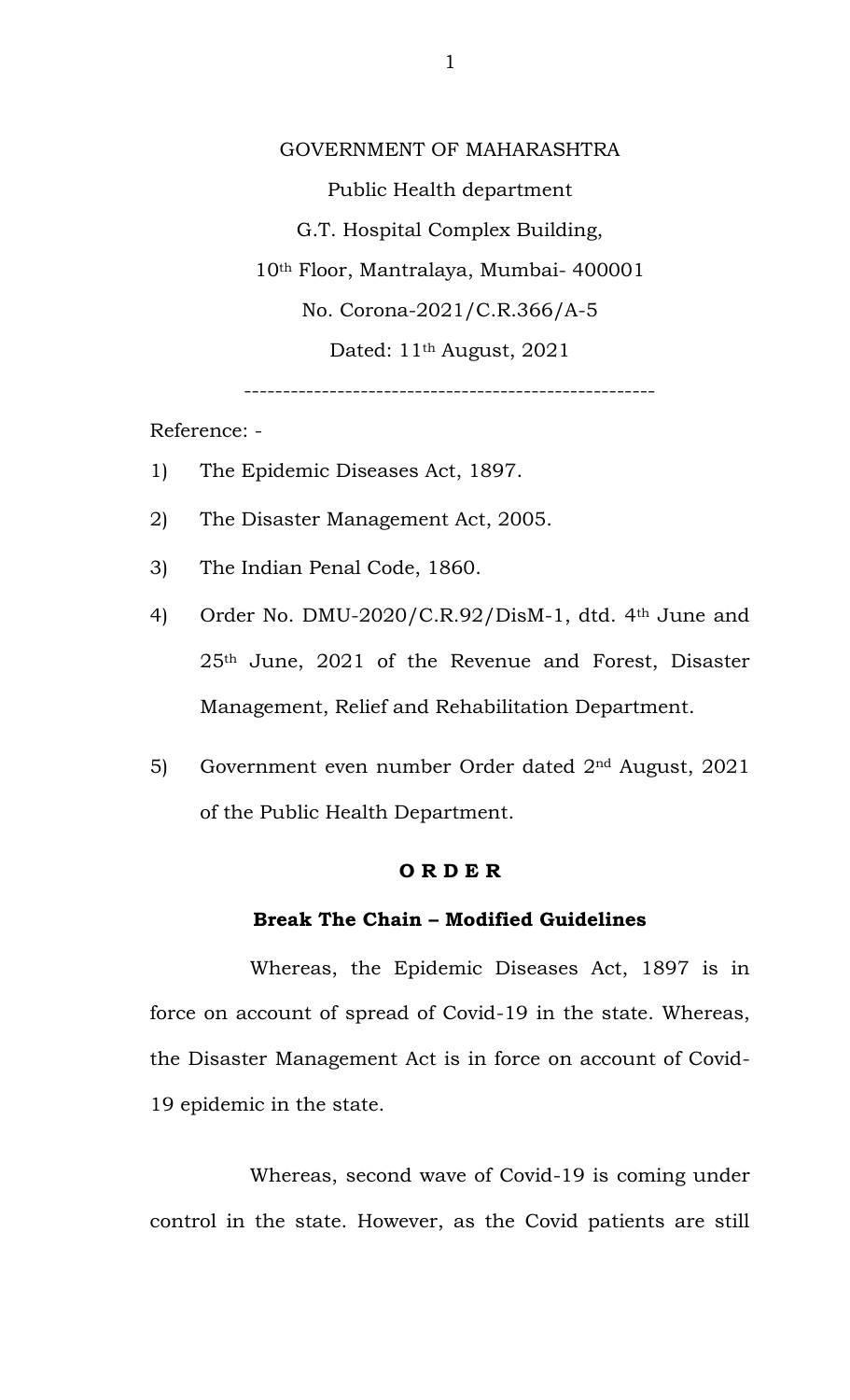found, it appears necessary to apply Covid prevention measures in the state.

Therefore, in exercise of the powers conferred under Chapter-2 of the Epidemic Diseases Act, 1897 and as the Competent Authority under the Disaster Management Act, 2005, the Chairman, State Disaster Management Committee, hereby supersedes the orders mentioned at the above Reference Nos. 4 and 5 and passes the following directions for the entire state: -

# **1) Regarding commencing local train service –**

It shall be necessary to follow the following terms and conditions for using local train facility: -

A) Officers / employees rendering health services / employees in the essential services and only those citizens who have completed both doses of the Covid-19 vaccine and 14 days after taking second dose are being allowed now to travel by local trains.

B) Monthly/quarterly passes should be issued for local train travel to the employees or only to those citizens who have completed both doses of the Covid vaccine and 14 days after taking second dose holding the identity cards certified by prescribed process (online/offline) through the system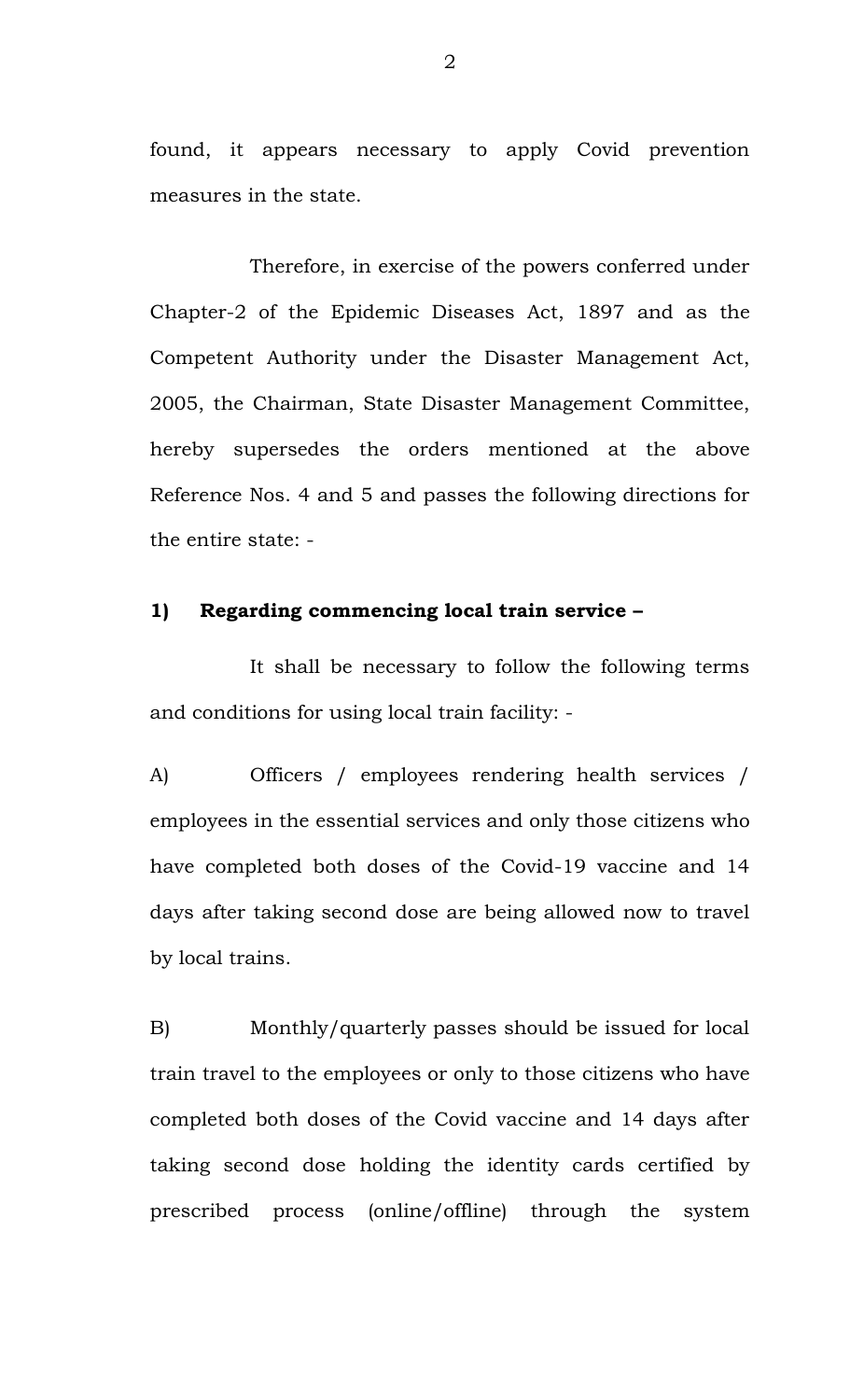determined independently by the State Government on the basis of the Final Vaccination Certificate along with the vaccination certificate and identity card of establishment. (Detailed and self-explanatory instructions regarding obtaining such certified identity cards are being published separately by the authorities.)

C) The Railway Ticket Checkers will have power to check the said certificate about completion of vaccination. Fine of Rs. 500/- shall be collected from the passengers not holding identity card or whose identity card is found to be fake and action under the Indian Penal Code 1860 shall be taken.

# **2) Restaurants –**

Open or bounded restaurants are being permitted to open at 50 percent seating capacity of the establishment subject compliance of the following terms and conditions

- A) It shall be mandatory to use the mask while entering the restaurant/bar, in the waiting room and till the meals are served and it shall be necessary for the restaurant establishments to put clear instructions in this regard in the restaurants.
- B) It shall be necessary administer Covid vaccines to cooks, waiters, managers and cleaning staff members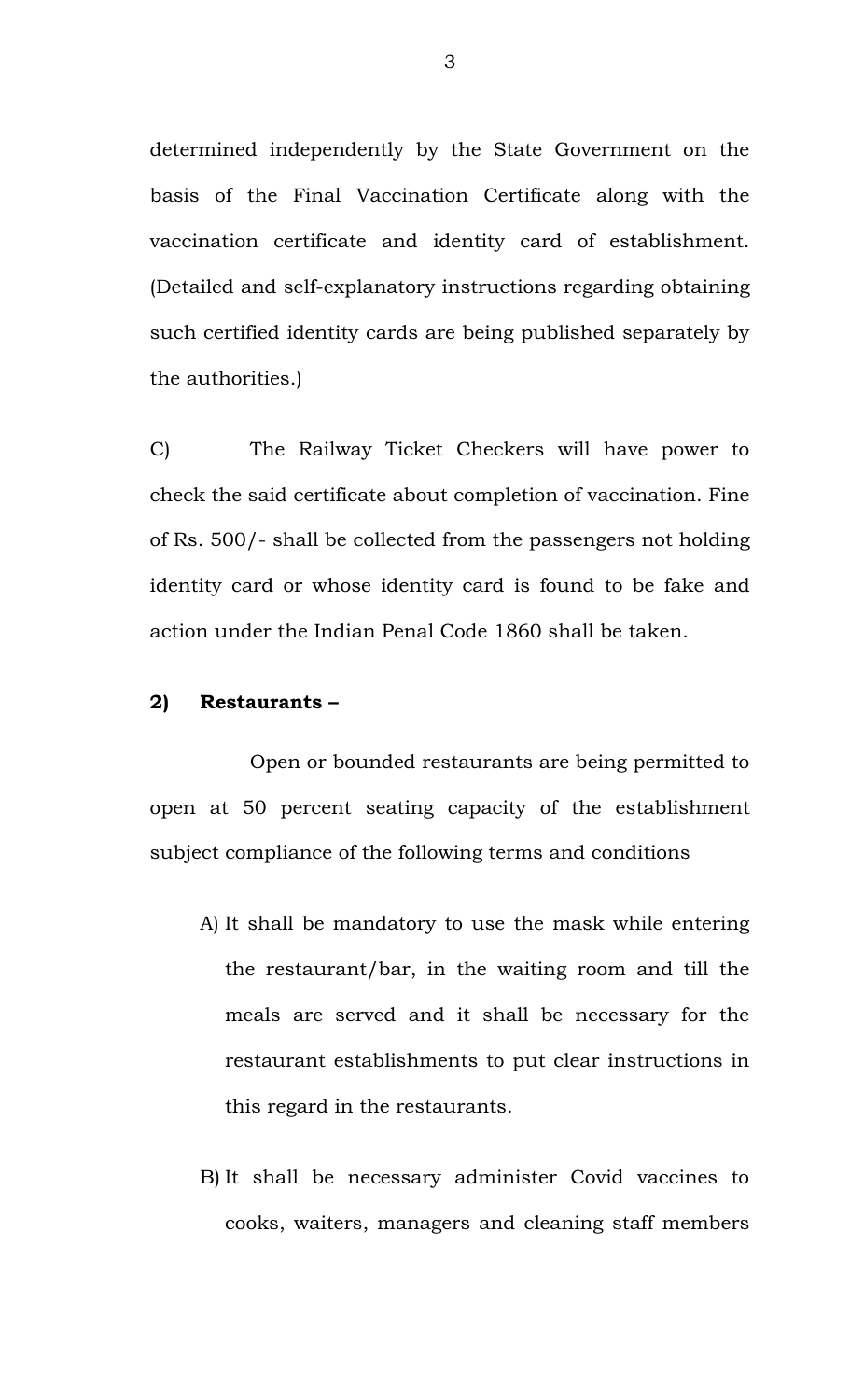working in the restaurants/bars and only those employees and managers who have completed both doses of vaccines and 14 days after taking second dose can work in the restaurants/bars and it shall be necessary for all these employees and managers to use masks in the restaurants.

- C) In case of air-conditioned restaurants/bars, having windows for ventilation, it shall be necessary to keep open at least two windows or door and to put on fans for circulation of air inside.
- D) It shall be necessary to install high capacity exhaust fan inside the toilet also.
- E) Seating arrangement should be made in such a manner that prescribed physical distance is maintained inside the restaurants/bars.
- F) It shall be necessary to have provision for sterilization as well as for sanitizer in the restaurants/bars. Permission is granted to keep open the restaurants/bars as above on all days till 10.00 pm. Last order for foods shall be accepted till maximum time of 9.00 pm from the customers in the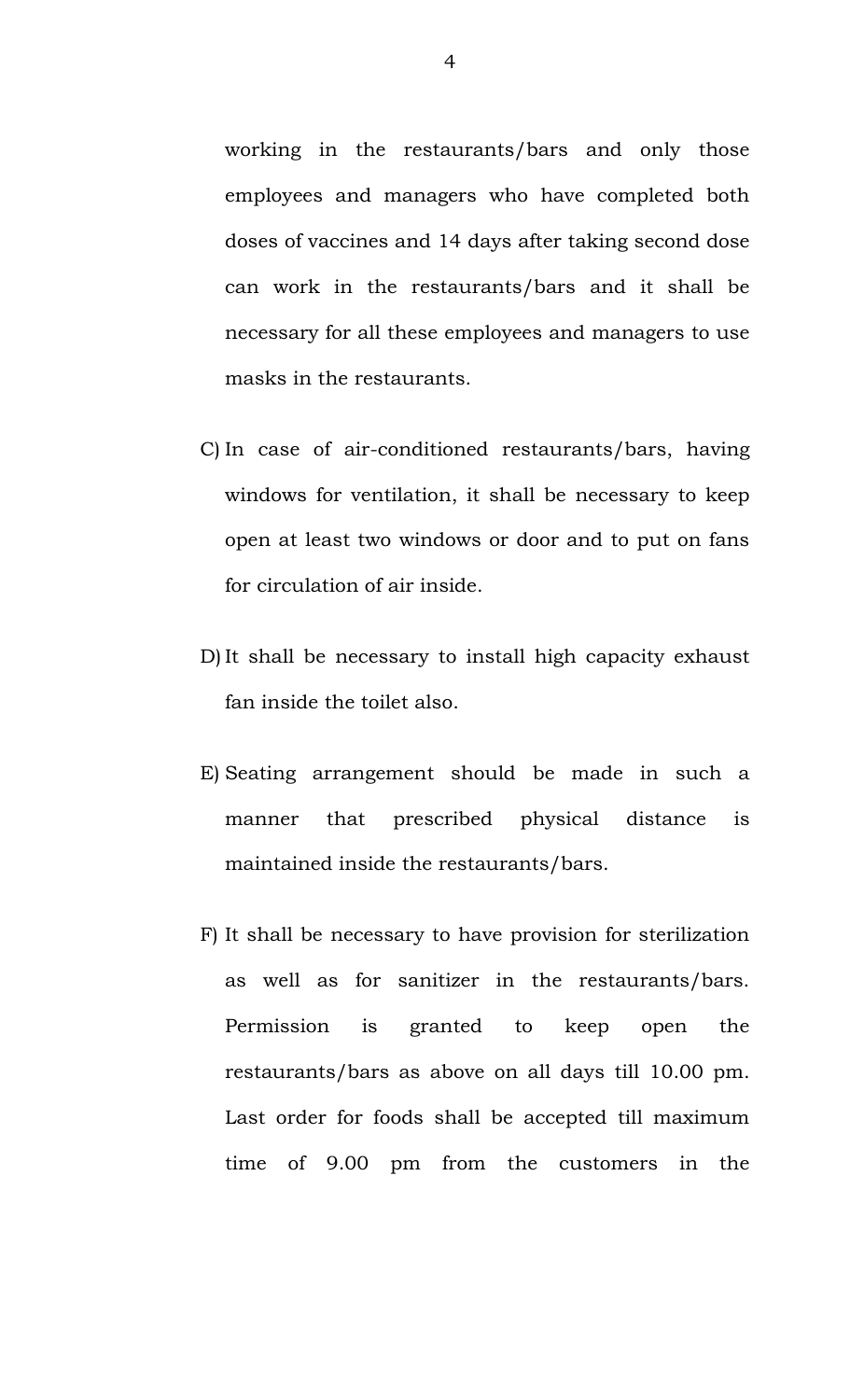restaurants/bars. However, permission is granted to keep open parcel service 24 hours.

#### **3) Shops: -**

Permission is granted to keep open all the commercial establishments in the state on all days till 10.00 pm. It shall be necessary that both the doses of Covid vaccine and 14 days after the second dose of all the management staff and employees working in the shops must have been completed.

# **4) Shopping Malls: -**

Permission is granted to keep open all the shopping malls in the state on all days till 10.00 pm. However, it shall be necessary that both the doses of Covid vaccine and 14 days after the second dose of all the management staff and employees working in the shops and also of all the citizens entering the shopping malls must have been completed and It shall be necessary to show such Vaccination Certificate and identity card with photo alongwith the same at the entrance.

# **5) Gymnasium, Yoga Centre, Saloon-Spa: -**

A) Permission is granted to keep open air-conditioned and non-air-conditioned Gymnasiums, Yoga Centres, Saloons-Spas on all days till 10.00 pm at 50 percent capacity.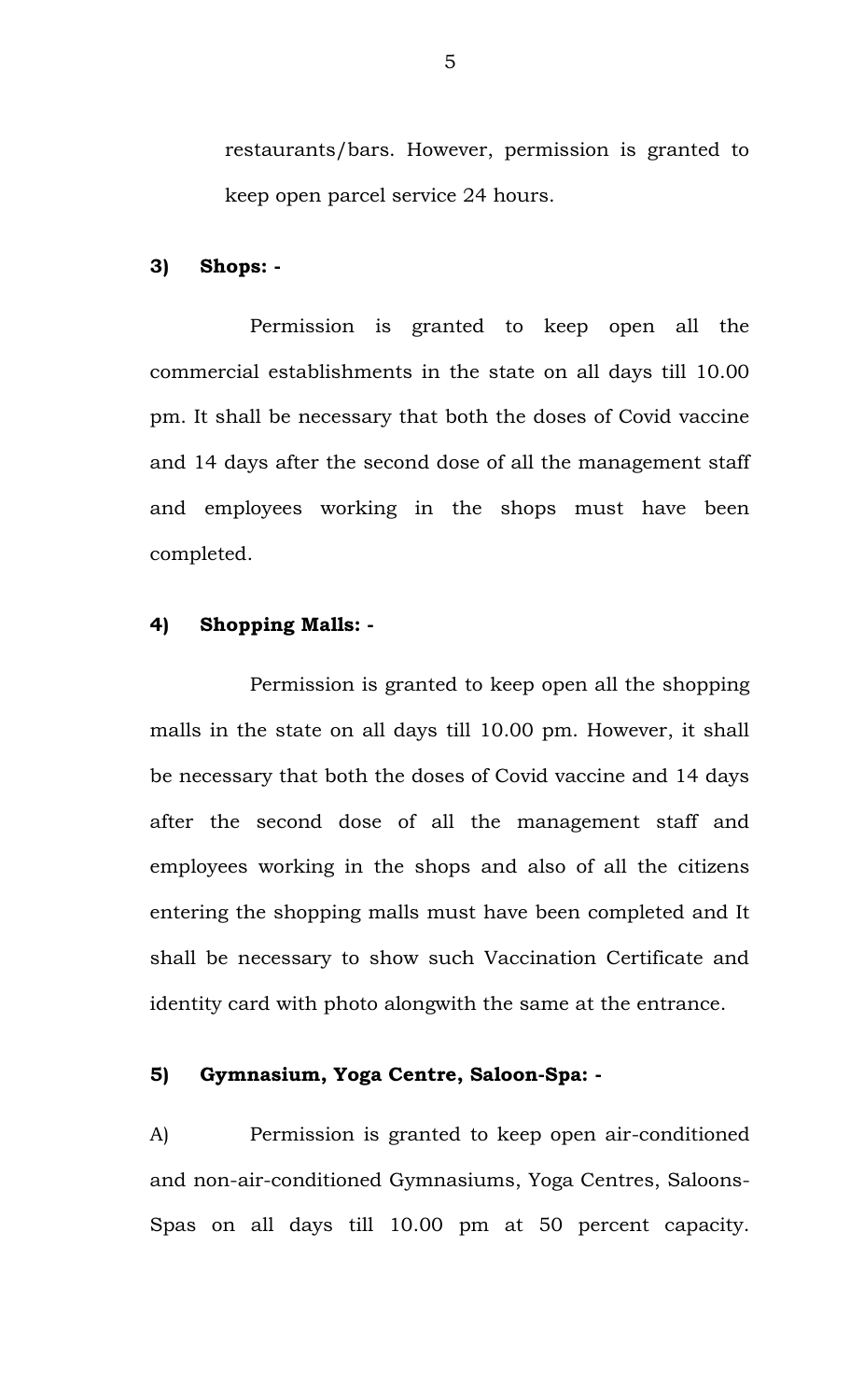However, if the said institute is air-conditioned, it shall be necessary to have fans and to keep windows or door open with air-condition for ventilation.

# **6) In-door Sports: -**

It shall be necessary that both the doses of Covid vaccine and 14 days after the second dose of all the sportsmen at the place having in-door sports and the employees and management staff working there have completed. Further, it shall be necessary to have proper ventilation arrangement for circulation air at this place. Permission is granted to the sportsmen to start the games such as badminton, table tennis, squash, parallel bar, *malkhamb* (i.e. an upright post used in some gymnastic exercise) with the limit of two players.

# **7) Office/industrial/Service Oriented Establishment: -**

A) Covid vaccination of the employees of all the Government/Semi-Government establishments, bank employees, railways and municipal employees and managerial staff should be completed on priority.

B) Permission is granted to keep open at full capacity such private and industrial establishments, Covid vaccination of the employees and managerial staff of which has been completed.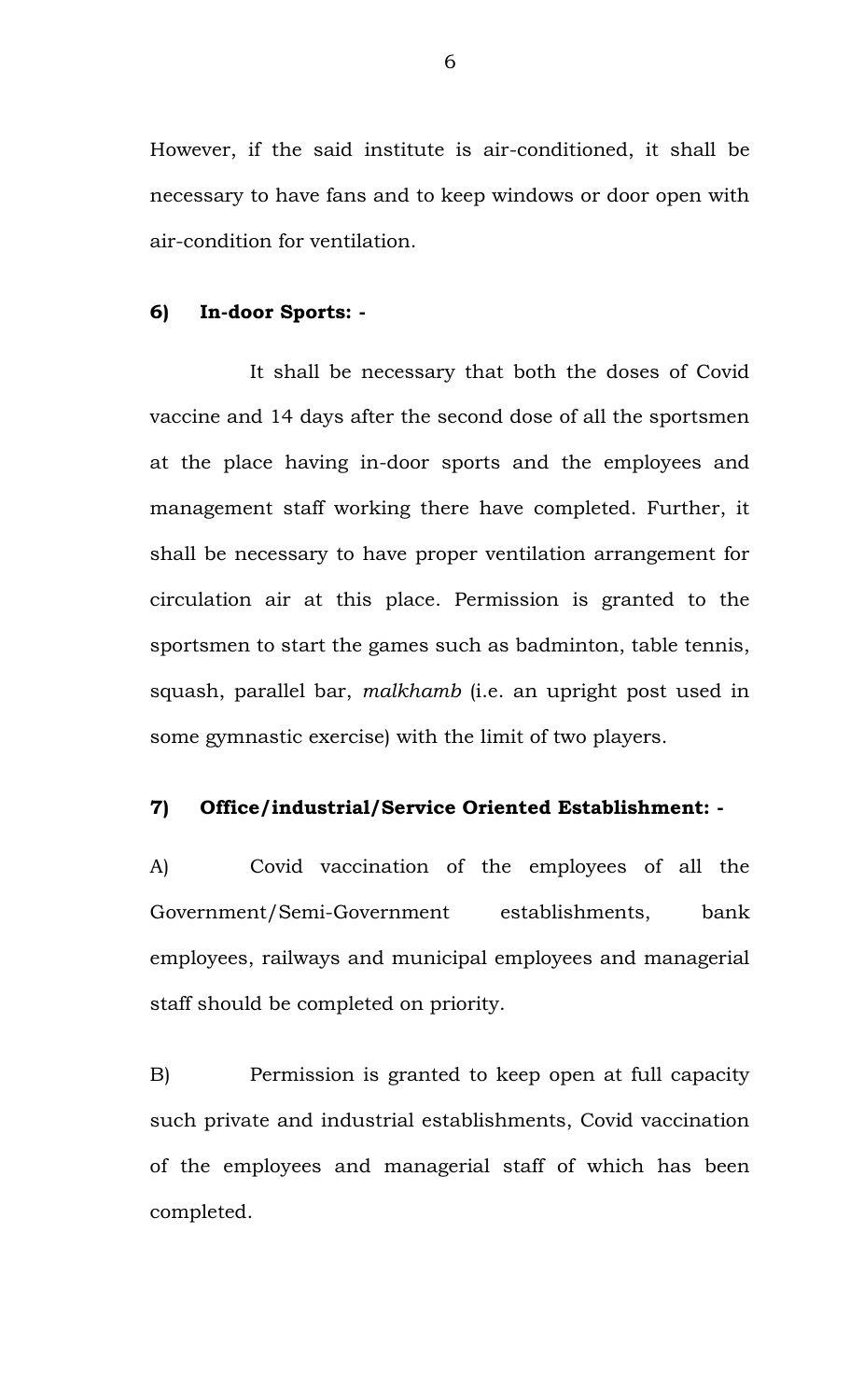C) All the establishments should, if possible, call the employees in different shifts to avoid crowding and manage the work. The management of all such establishments, where it is possible for their employees to work from home, shall allow the employees to work from home. If it would be necessary to work in the office, arrangement of office timing should be made in such a manner that it will become possible for the employees to avoid travelling at the rush hours.

D) Further, the private offices are allowed to keep the offices open 24 hours for managing the office hours. However, under such shift management, it shall be necessary for the offices to limit the attendance to 25 percent of the total number of employees in the office during a shift.

**8)** All grounds, gardens, beaches, sea-coats will remain open during their regular timing as prescribed by the local authorities.

# **9) Marriage Functions: -**

A) Marriage functions at the open grounds/lawns or enclosed banquet halls are allowed at 50 percent seating arrangement capacity in the concerned grounds/lawns/ banquet halls/hotels and on the condition that Covid preventive measures will be complied with fully, for banquet hall purpose.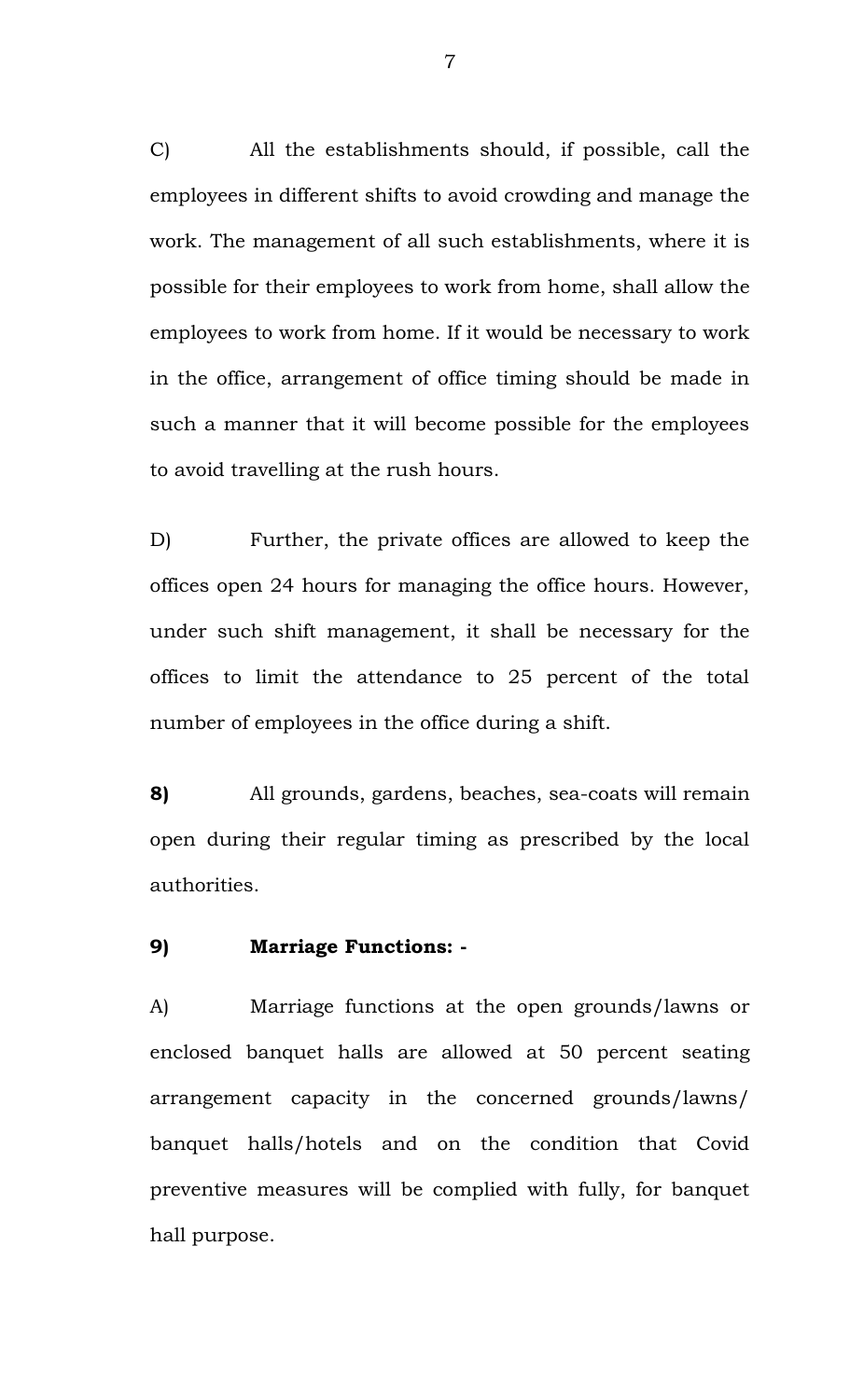B) Number of persons attending marriage function performed at the open ground/lawn shall be 50 percent of the ground or lawn capacity, but limited to maximum 200 persons.

C) Number of persons attending at the enclosed banquet hall/hotel shall be 50 percent of the capacity, but limited to maximum 100 persons.

D) However, in any circumstances, it shall be necessary to do video recording to ensure that Covid preventive measures are complied with and to make the same available to the competent authorities for checking as per requirement. Punitive action will be taken against the persons violating this restriction and the concerned hotel/hall as well as action of canceling licence of the concerned hotel/banquet hall will be taken.

E) Further, Covid vaccination and 14 days after second dose of the managerial staff and employees in all the institutions associated with the marriage arrangement such as banquet hall/hotel/lawn management/meal management/ band parties/cooks/photographers also must have been completed and accordingly it shall be necessary for them to carry vaccination certificate alongwith identity card.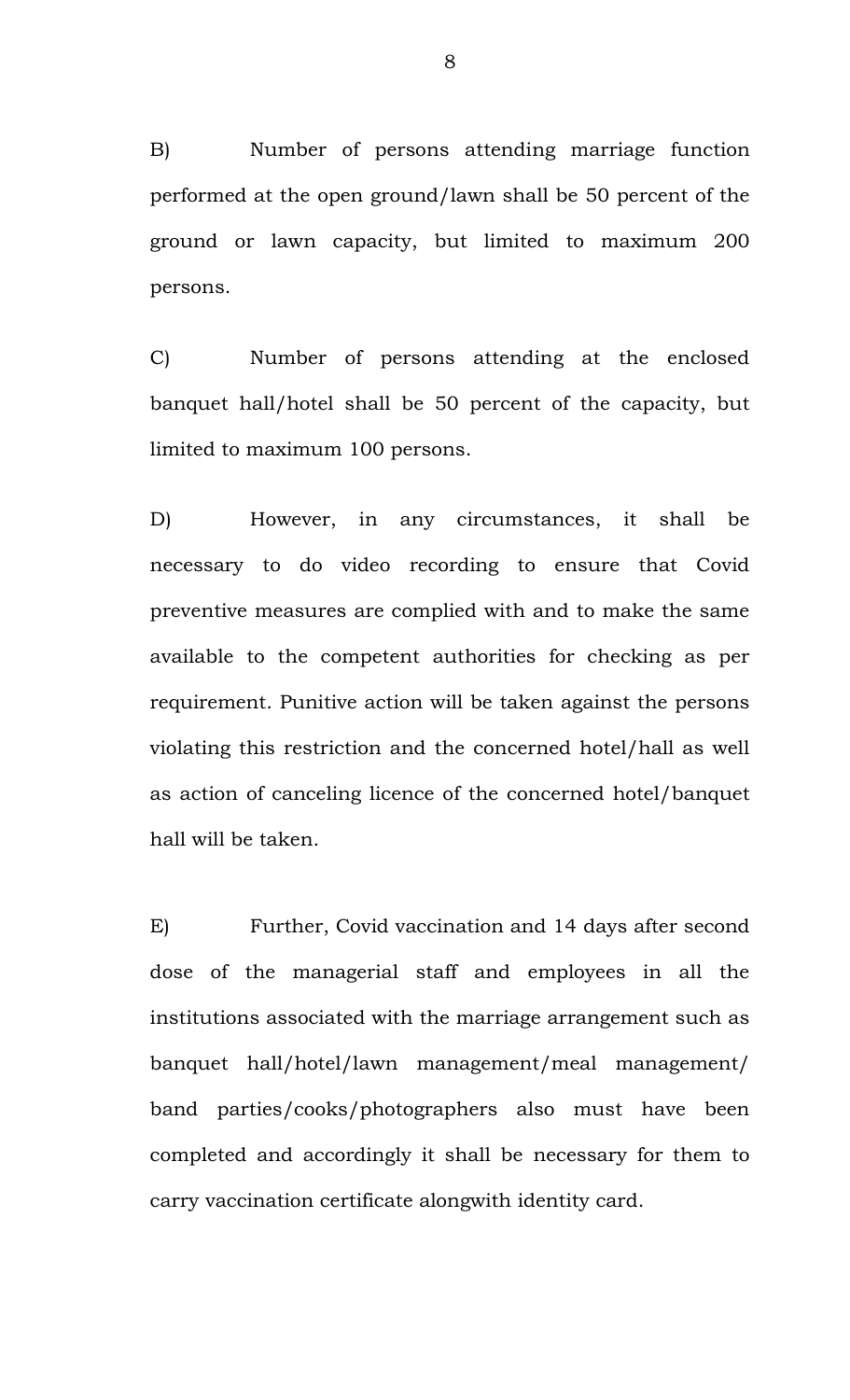#### **10) Cinema Halls and Multiplexes: -**

Cinema halls/theaters, multiplexes (independent as well as in the malls) in the state shall remain close till further order.

# **11) Religious Places: -**

All religious places in the state shall remain shut for the citizens till further order.

# **12) Interstate travel: -**

The citizens whose Covid vaccination has been completed shall not require to undergo RTPCR Test for entering Maharashtra State from other state. Negative RTPCR Test (report) of 72 hours before or 14 days' quarantine shall be necessary for other travelers.

13) Central Government as well as the Hon'ble Supreme Court has directed to undertake crowd management in the state as a Covid preventive measure. For this purpose, restriction on birthday, political, religious, social and cultural programs, election campaign meetings, rallies, agitations, etc. shall continue for avoiding crowd/gathering.

14) As the availability of medical oxygen is limited and 700 metric tons or more than that oxygen is required every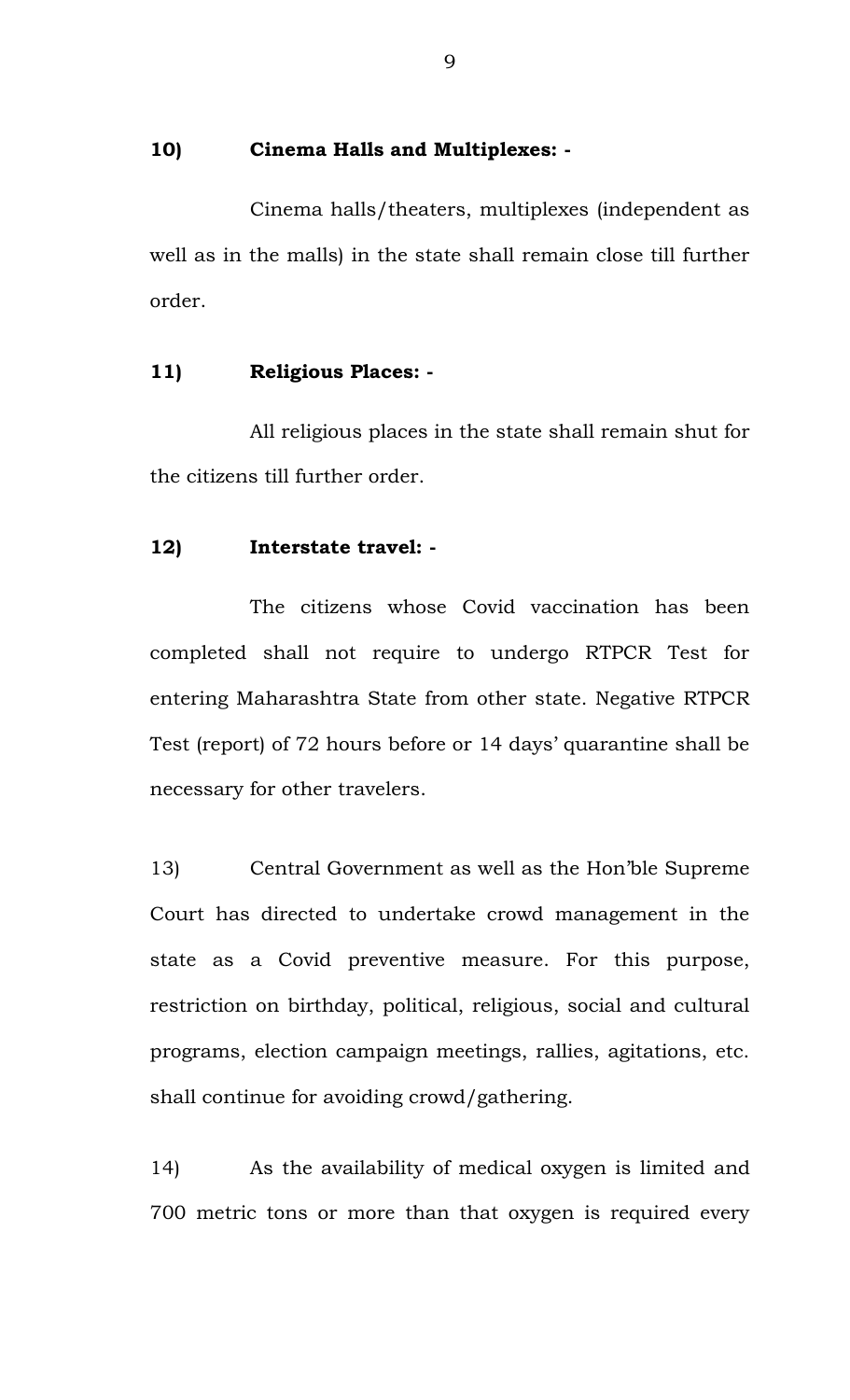day for treatment of Covid patients, if the number of patients in the state rises, immediately complete lockdown will be declared in the whole state and strict restrictions will be imposed accordingly.

15) It shall be mandatory for all the citizens in the state to follow all the Covid preventive measures and restrictions such as using masks, cleaning the hands, maintaining physical distance, prohibition of spitting anywhere, etc.

16) All the shops, offices, industrial establishments, restaurants, bars and mall owners/managements shall ensure that 14 days have passed after completion of two doses of Covid vaccines of the managerial staff and employees working in their establishments and shall keep ready a list of these employees (with vaccination details/certificates) and shall make the same available to the competent authorities, when demanded.

17) The responsibility of carrying out periodical sterilization and sanitization of the shops/restaurants/ bars/malls/offices/industrial establishments shall rest on the concerned owners and managements. Further, arrangement shall be made for infrared/contactless thermometers for taking temperature of the employees and customers therein. Further, it shall be responsibility of the concerned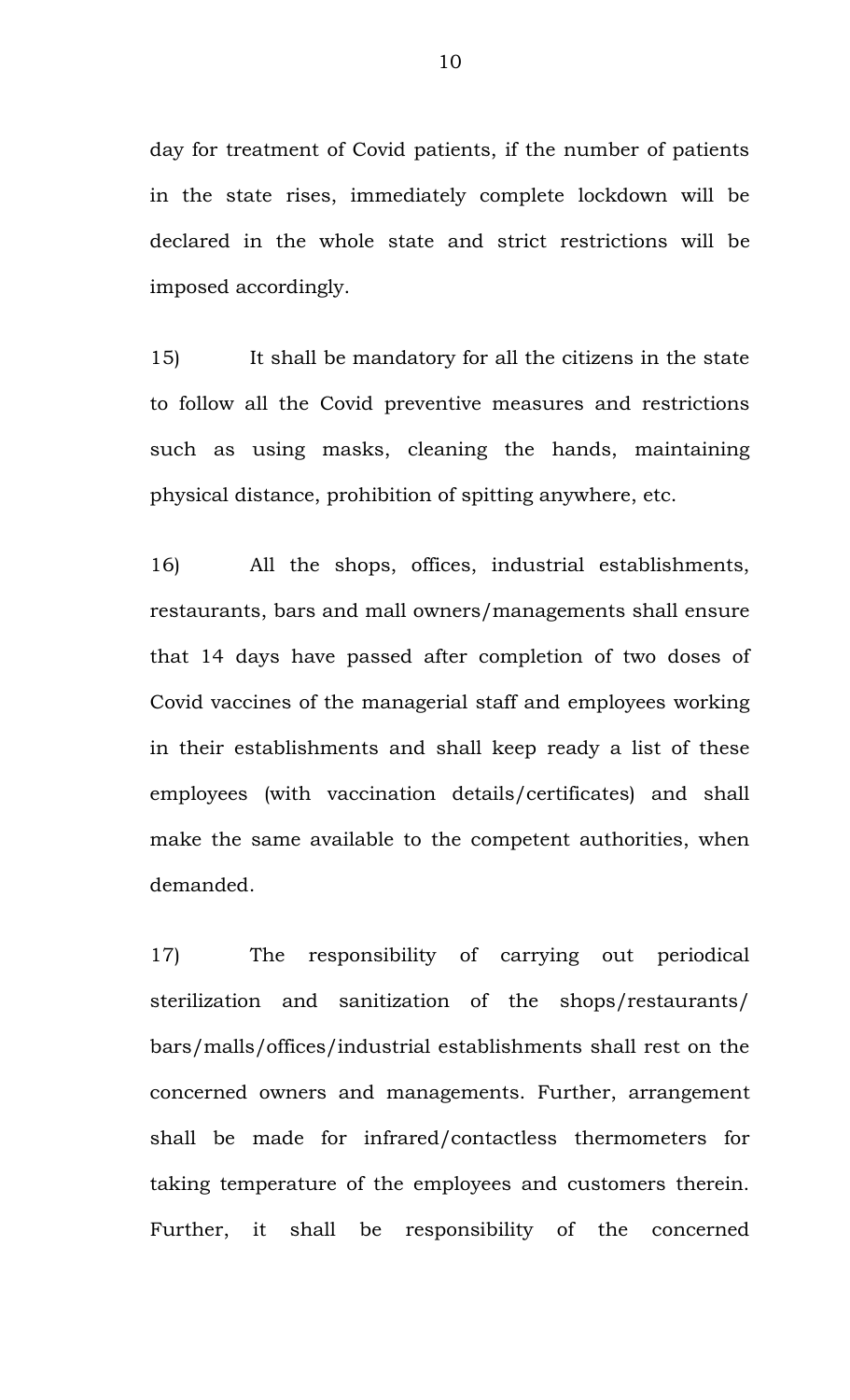establishments to collect mask dispensers and bio-medical waste (disposal of used masks and tissue papers, etc.) and to dispose of the same as per prescribed method.

18) If anybody avoids compliance of the above order or violates the same, legal action shall be taken against the concerned under the provisions of the Disaster Management Act, the Epidemic Diseases Act and the Indian Penal Code, 1860.

19) The above order shall come into effect from the date 15th August, 2021.

In the name of and by order of the Governor.

# Sd/- (Illegible) 11/8/21 (Sitaram Kunte) Chief Secretary, Government of Maharashtra)

Copy to: -

- 1) Principal Secretary to the Hon. Governor, Rajbhavan, Mumbai.
- 2) Principal Secretary to the Hon. Chief Minister, Mantralaya, Mumbai
- 3) Principal Secretary to the Hon. to the Hon. Deputy Chief Minister, Mantralaya, Mumbai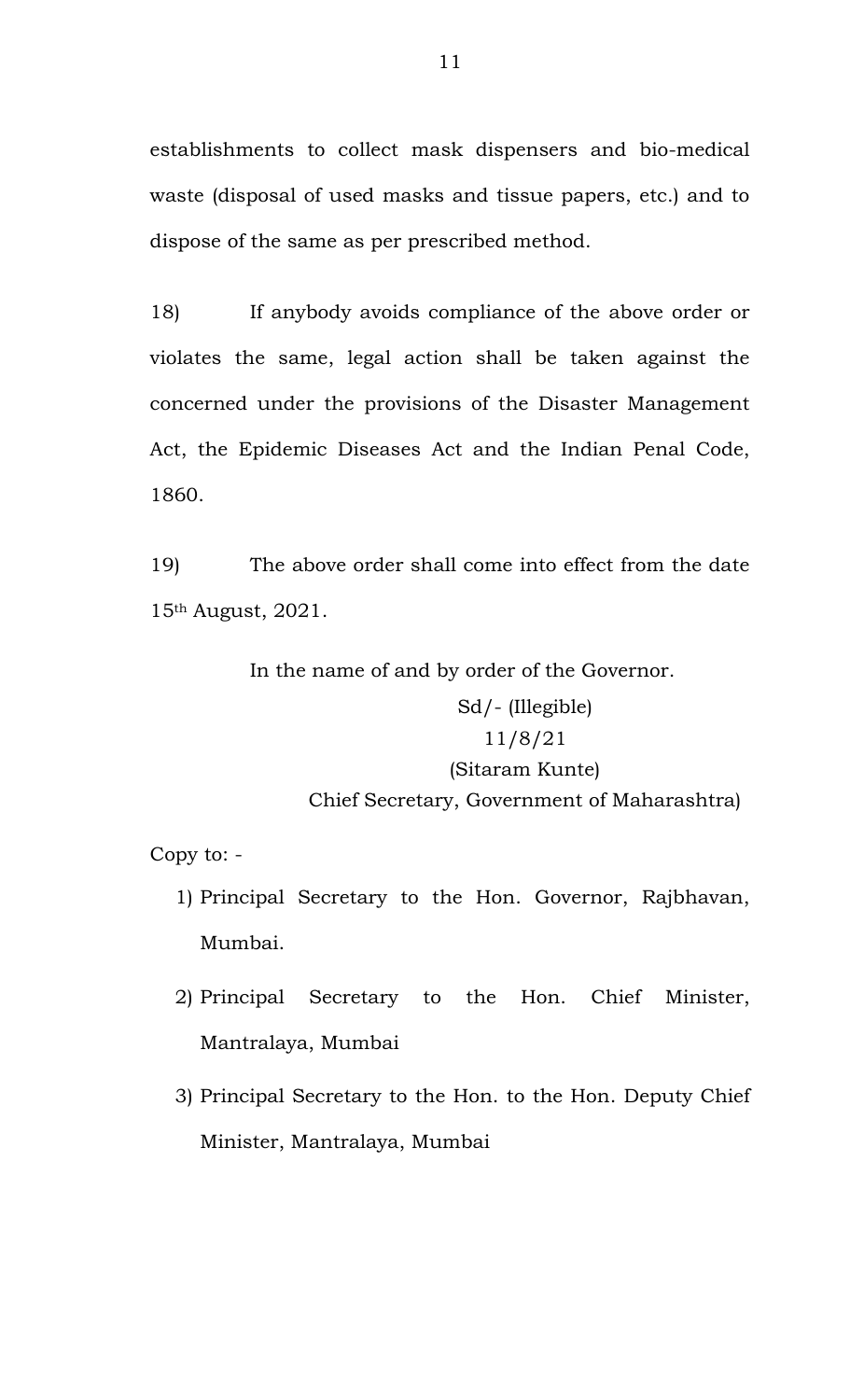- 4) Hon. Minister (Health and Family Welfare), Mantralaya, Mumbai.
- 5) Hon. Minister of State (Health and Family Welfare), Mantralaya, Mumbai.
- 6) Chief Secretary, Mantralaya, Mumbai.
- 7) Additional Chief Secretaries/Principal Secretaries/ Secretaries, Mantralaya, Mumbai (All).
- 8) Secretary, Maharashtra Legislative Assembly, Sachivalaya, Vidhan Bhavan, Mumbai.
- 9) Deputy Secretary of the Chief Secretary, Mantralaya, Mumbai.
- 10) All Joint Secretaries/Deputy Secretaries, Public Health Department, Mantralaya, Mumbai.
- 11) Personal Assistant to Principal Secretary, Public Health Department, Mantralaya, Mumbai.
- 12) All Under Secretaries/ Section Officers, Public Health Department, Mantralaya, Mumbai.
- 13) Commissioner (Health Service) and Campaign Director, NHM, Mumbai.
- 14) Charity Commissioner, M.S., Mumbai.
- 15) Chief Executive Officers, State Health Insurance Institute, Worli, Mumbai.
- 16) All Divisional Commissioners.